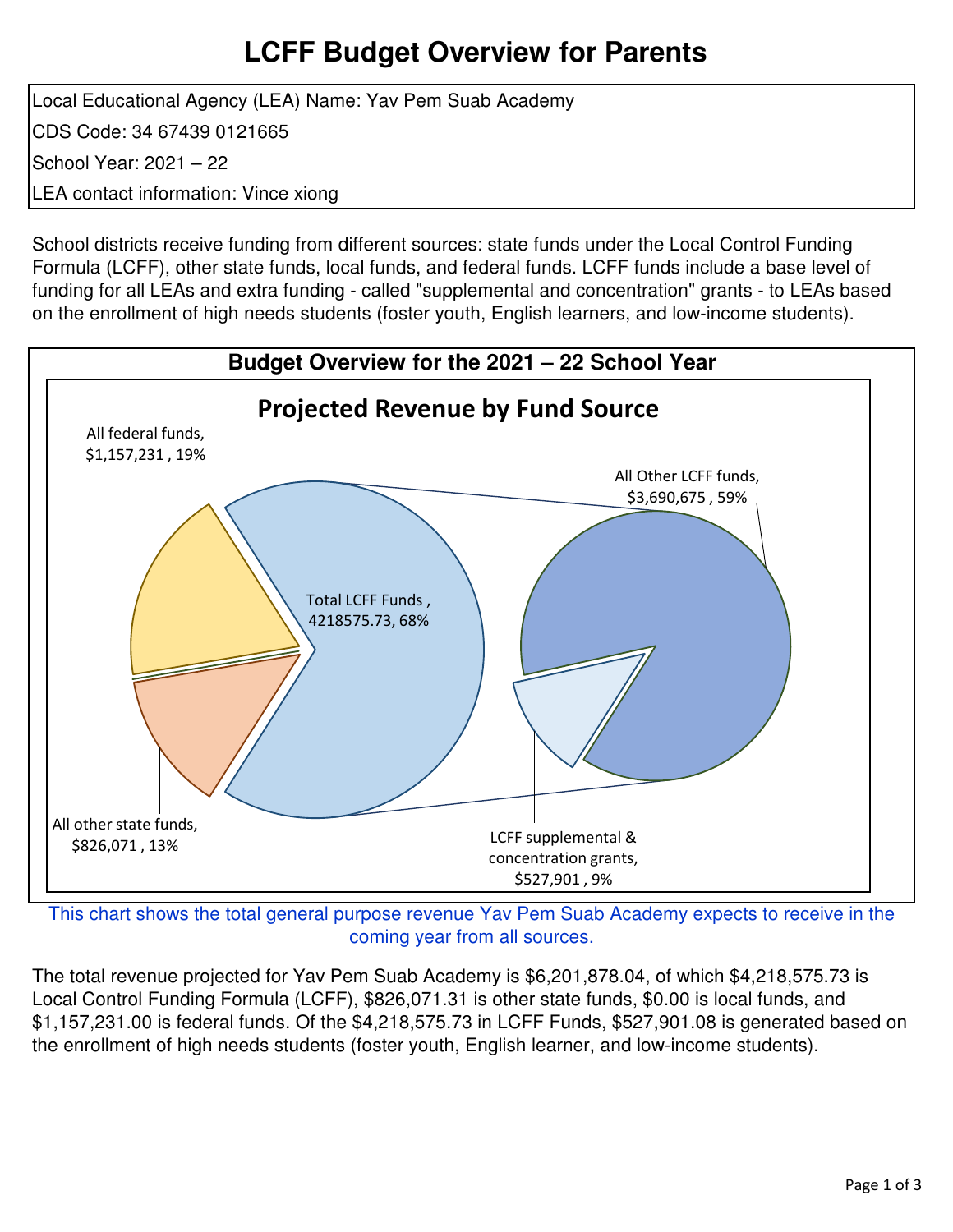# **LCFF Budget Overview for Parents**

The LCFF gives school districts more flexibility in deciding how to use state funds. In exchange, school districts must work with parents, educators, students, and the community to develop a Local Control and Accountability Plan (LCAP) that shows how they will use these funds to serve students.



This chart provides a quick summary of how much Yav Pem Suab Academy plans to spend for 2021 – 22. It shows how much of the total is tied to planned actions and services in the LCAP.

Yav Pem Suab Academy plans to spend \$5,514,909.00 for the 2021 – 22 school year. Of that amount, \$4,989,909.00 is tied to actions/services in the LCAP and \$525,000.00 is not included in the LCAP. The budgeted expenditures that are not included in the LCAP will be used for the following:

[Respond to prompt here.]

### Increased or Improved Services for High Needs Students in the LCAP for the 2021 – 22 School Year

In 2021 – 22, Yav Pem Suab Academy is projecting it will receive \$527,901.08 based on the enrollment of foster youth, English learner, and low-income students. Yav Pem Suab Academy must describe how it intends to increase or improve services for high needs students in the LCAP. Yav Pem Suab Academy plans to spend \$3,518,618.00 towards meeting this requirement, as described in the LCAP.